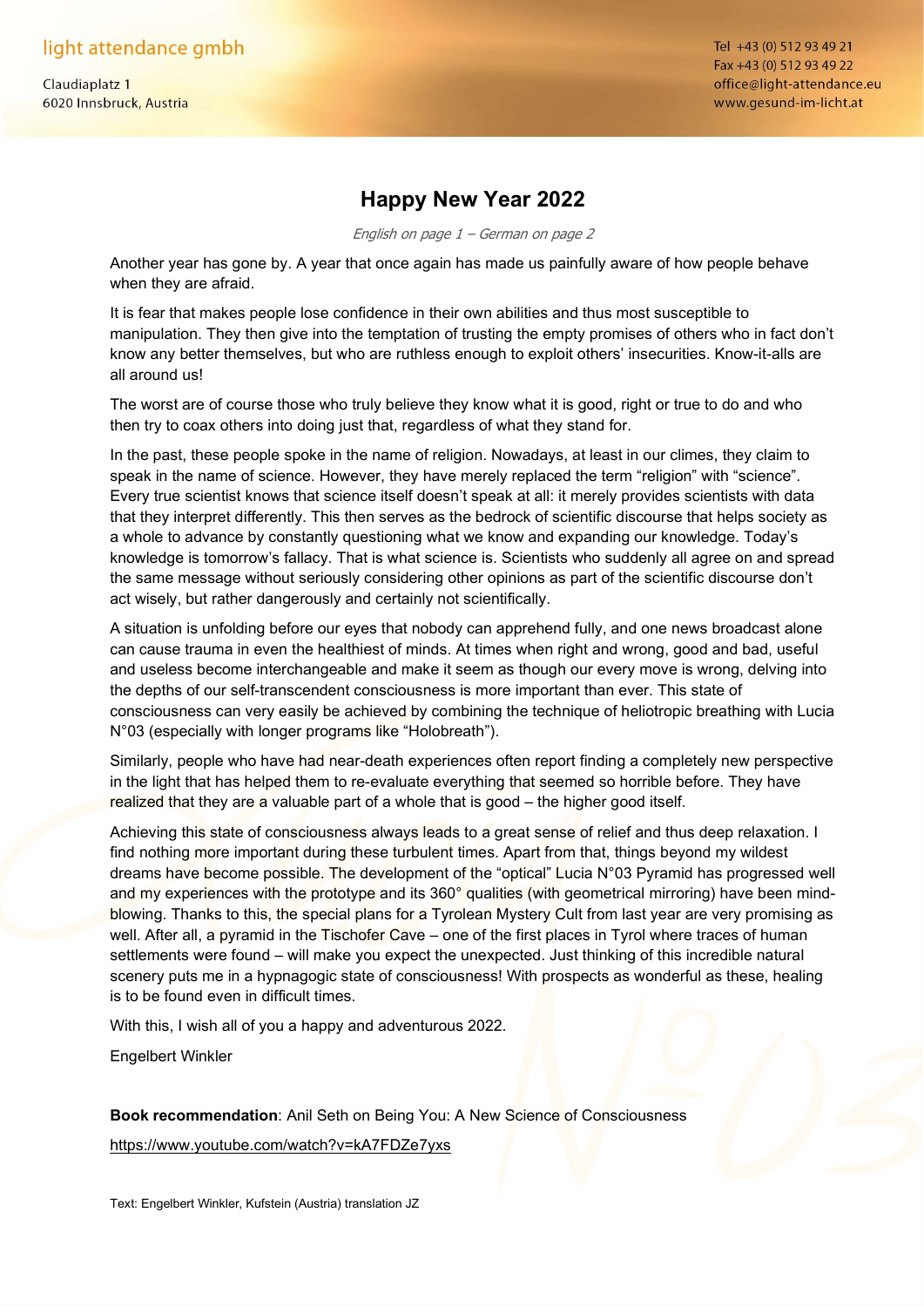Claudiaplatz 1 6020 Innsbruck, Austria

## Ein glückliches neues Jahr 2022

Wieder ist ein Jahr vorüber – ein Jahr, das uns aufs Neue drastisch vor Augen führte, wie Menschen handeln, wenn sie Angst haben.

Nie sind Menschen leichter zu manipulieren, denn wer sich fürchtet, verliert allzu leicht das Vertrauen in die eigenen Fähigkeiten. Gern vertraut man dann den Versprechungen anderer, die es selbst nicht besser wissen, oft aber skrupellos genug sind, die Verunsicherung ihrer Mitmenschen für eigene Interessen zu nutzen: Besserwisser und Besserwisserinnen überall!

Die Schlimmsten von allen sind freilich jene, die wirklich meinen, etwas zu wissen, das so gut, richtig oder wahr ist, dass sie versuchen, andere dazu zu bringen, dasselbe zu tun – egal auf welcher Seite sie stehen, egal welche These sie vertreten.

Früher sprachen sie im Namen der Religion, heute – wenigstens in unseren Breiten – im Namen der Wissenschaft. Dabei haben sie aber nur die Bezeichnung "Religion" durch die der "Wissenschaft" ersetzt. Jeder echte Wissenschaftler, echte Wissenschaftlerin weiß, dass Wissenschaft gar nichts sagt. Sie liefert nur Daten, die dann von Wissenschaftlern und Wissenschaftlerinnen von ganz unterschiedlichen Betrachtungsweisen interpretiert werden, Daraus entsteht ein wissenschaftlicher Diskurs, der uns insgesamt weiterbringt, indem er uns andauernd zwingt, die Grenzen unseres bisherigen Wissens zu überschreiten. Das Wissen von heute ist der Irrtum von morgen. Das ist Wissenschaft. Wenn Wissenschaftler und Wissenschaftlerinnen auf einmal dasselbe sagen hingegen andere Meinungen abtun, ohne sie zuvor einem ernsthaften wissenschaftlichen Diskurs auszusetzen, ist das gefährlich und nicht besonders klug. Jedenfalls aber unwissenschaftlich.

Vor unseren Augen entfaltet sich eine Situation, die man unmöglich durchschauen und in der schon eine einzige Nachrichtensendung einen gesunden Menschenverstand ordentlich traumatisieren kann. Wenn richtig oder falsch, gut oder schlecht, nützlich oder unnütz, derart durcheinandergeraten, dass jeder Schritt falsch zu sein scheint, ist das Abtauchen in eine selbsttranszendente Bewusstseinstiefe von besonderer Bedeutung. Dies erreiche ich ganz leicht durch eine Kombination von Heliotropem Atmen mit Lucia N°03 (besonders mit den längeren Programmen wie "Holobreath").

Auch nach einer tiefen Todesnäheerfahrung berichten Menschen oft davon, im Licht zu einer Perspektive gefunden zu haben, die allem, was gerade noch so furchtbar ausgesehen hat, plötzlich eine ganz andere Bedeutung gibt: Als nötiger Bestandteil eines übergeordneten viel größeren Ganzen, das in sich vollkommen gut – ja das Gute selbst – ist.

Die Wirkung ist jedes Mal eine massive Entlastung und damit Entspannung. Nichts finde ich, ist in so aufgeregten Zeiten wie diesen wichtiger. Immerhin sind auch Dinge möglich, die ich bisher nie zu träumen gewagt hätte. Die Entwicklung der "optischen" Lucia N°03 Pyramide und die Erfahrungen, die ich bereits mit dem Prototypen machen durfte, waren überwältigend in ihrer dreihundertsechzig Grad Qualität (durch die geometrische Verspiegelung). Auch die Umsetzung der Pläne vom letzten Jahr einen Tiroler Mysterienkult betreffend verspricht gerade vor diesem Hintergrund, etwas ganz Besonderes zu werden. Eine Pyramide in der Tischofer Höhle, eine der ersten Orte, wo Spuren menschlicher Besiedelung in Tirol gefunden wurden, lässt Überraschendes erwarten. Allein der Gedanke an diese Naturkulisse versetzt mich bereits in einen hypnagogen Zustand. So sind auch schöne Aussichten gerade in schwierigen Zeiten etwas durchaus Heilsames.

In diesem Sinne ein abenteuerliches Jahr 2022.

Engelbert Winkler

Buchempfehlung: Anil Seth on Being You: A New Science of Consciousness